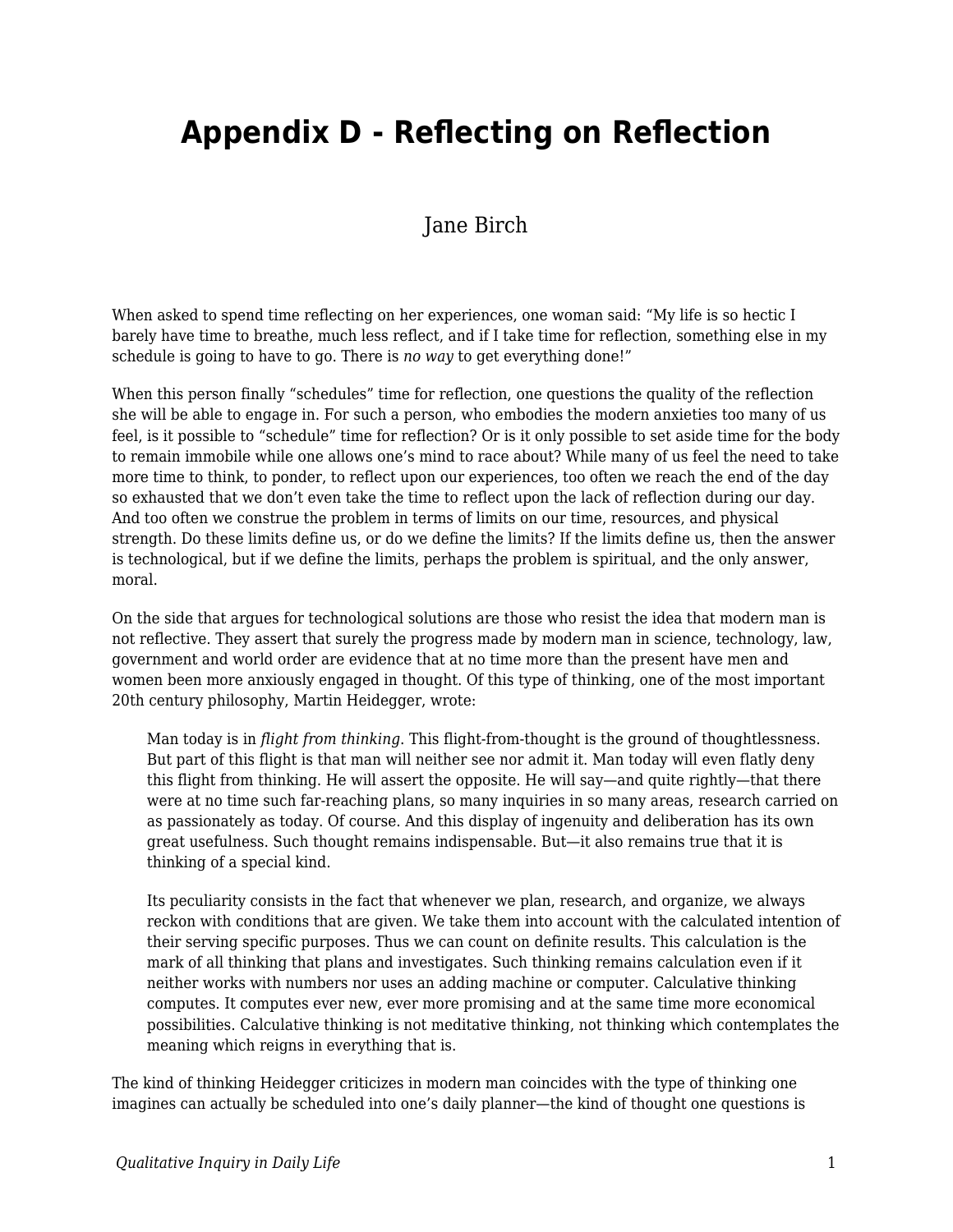really *thoughtful* at all, in the sense of having the quality of care, concern, and passion. Somehow, the words *reflection* and *thought* have been transmuted by the modifier of "calculative." This transmutation, not at all isolated at this particular instance, should be of concern to all of us. As Neil Postman claims:

Technology imperiously commandeers our most important terminology. It redefines "freedom," "truth," "intelligence," "fact," "wisdom," "memory," "history,"—all the words we live by. And it does not pause to tell us. And we do not pause to ask.

And why do we not pause to ask? Is it really a matter of time? Is not "thought" in fact as inescapably a part of daily life as breathing? If so, then perhaps, as Heidegger suggests, it is the *kind* of thought that we are concerned with here.

Could there be something in the kind of thought that compels us to "pause to ask" that we are afraid may require more of us as people than we are willing to give? By pausing to ask are we not in danger of hearing something we may not want to hear? Something that may call on us to give—not just our time—but our souls: our care, our concern, our passion? And perhaps even more than this, our willingness to change in the face of those things we might see in ourselves—those realizations we might come to when we pause long enough, not just to still our bodies, but to also still our minds and hearts? Are we perhaps afraid of something within ourselves, something we are not sure we are ready to give up and so are not sure we want to face? If so, then the problem with reflection is not technical at all, but spiritual.

To the mind enamored with framing problems within a technological framework, the "problems" one reflects on are problems "out there," away from us, public, restricted, essentially technical in nature. This "objectification" of the problems divorces us from not only the world, but from each other, and from ourselves. The ability to "schedule" time for reflection in an otherwise hectic, and anxietyproducing lifestyle, posits our ability to reflect as an essentially active, aggressive, calculative role in which one takes on the world—a role that appears to contradict the inner-transforming effect we might otherwise hope to be the result of serious, deep, and profound reflection. Parker Palmer succinctly analyzes the problem in terms of the academician's pursuit of truth. But his point is equally poignant for a discussion of reflection:

When academics speak of "the pursuit of truth," they rightly imply that a gap exists between ourselves and truth. But there is a conceit hidden in that image, the conceit that we can close the gap as we track truth down. In [my] understanding, the gap exists not so much because truth is hidden and evasive but because we are. We hide from the transforming power of truth; we evade truth's quest for us. That is why [many ancient seekers of truth] went into the desert, into solitude and silence: they were trying to sit still long enough, in a space open enough, that truth could find them out, track them down. The truth that sought them was not an inert object or proposition. Rather it had the active quality of a person who wished to draw them into a community of mutual knowledge, accountability, and care.

By this understanding, I not only pursue truth but truth pursues me. I not only grasp truth but truth grasps me. I not only know truth but truth knows me. Ultimately, I do not master truth, but truth masters me. Here, the one-way movement of objectivism, in which the active knower tracks down the inert object of knowledge, becomes the two-way movement of persons in search of each other. Here, we know even as we are known.